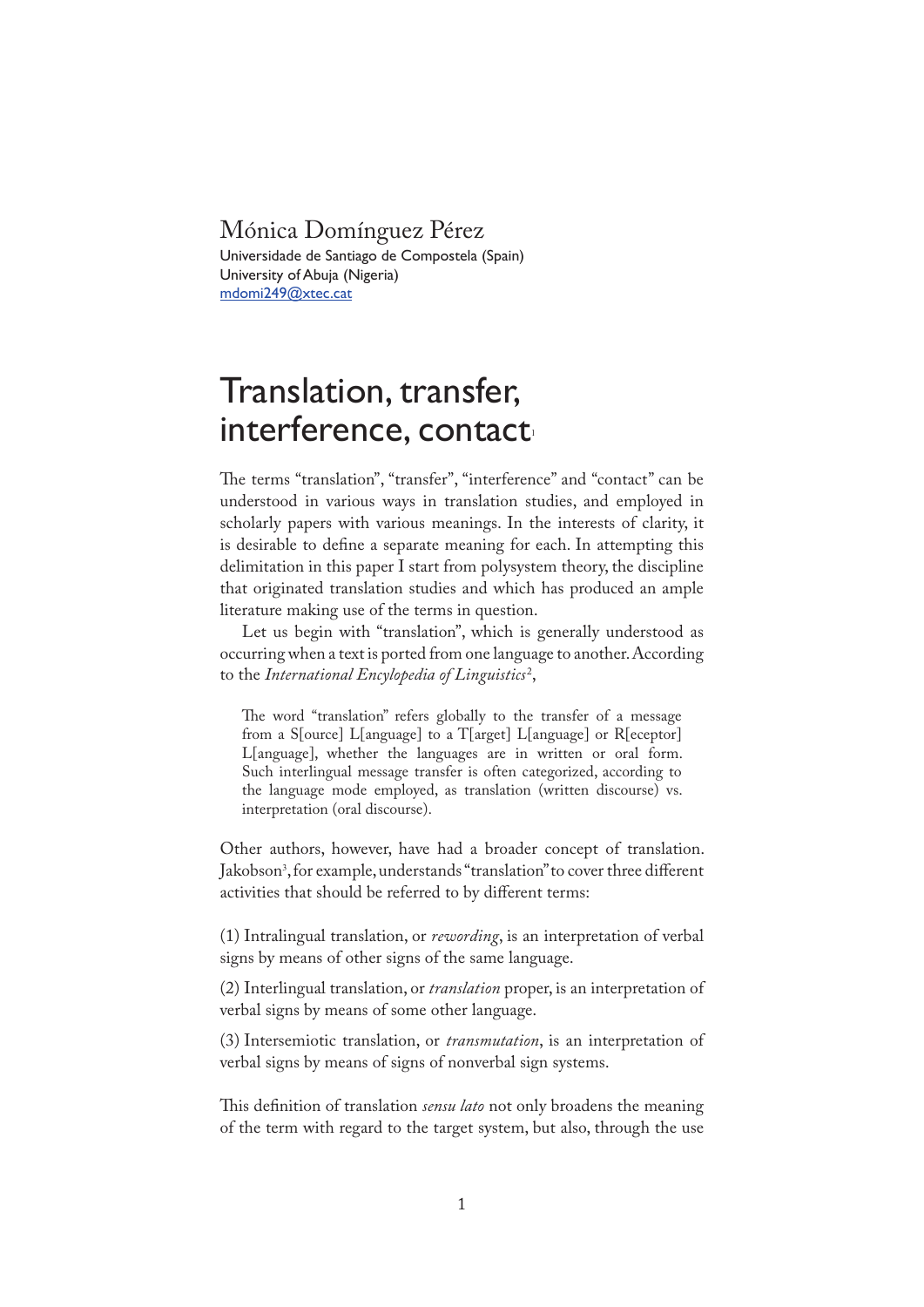of the term "interpretation", includes output texts such as adaptations or imitations that are not intended to be "exact copies" of the original input.

Itamar Even-Zohar and Gideon Toury<sup>4</sup> refrain from proposing any particular definition of translation for fear of delimiting a closed corpus of translated works and excluding others that might come about in the same way; they suggest that it is for translation studies to determine the concept employed in each particular polysystem or culture:

what is to be taken as 'translation' and what is not, is not given in advance, nor is it self-evident. It has to be discovered in the process of research and theory making.

It is nevertheless clear that Even-Zohar<sup>5</sup> treats translation as a specific kind of (intersystemic) transfer, together with adaptation, model transfer, etc. Though these different kinds of transfer each have their own particular characteristics, they share the same type of process: "reformulation of a source utterance by means of a target utterance" (Even-Zohar 1990, p. 74),<sup>6</sup> and should accordingly be studied together if a comprehensive understanding of transfer phenomena is to be achieved. In fact, there are intersystemic transfers—between different polysystems—, and intrasystemic transfers—between different systems or subsystems of a single polysystem. An example of this last is the transfer of the detective novel model from the system of adult literature to the system of children's or young people's literature. But the difference between inter- and intrasystemic transfer is essentially just this difference in sources and targets—the processes themselves are not of essentially different natures, and both kinds of transfer should be taken into account in studying "the laws of translation".<sup>7</sup>

As in the case of contacts<sup>8</sup>, two systems can be related by transfer either bidirectionally or predominantly unidirectionally. In the latter case, texts and models are transferred predominantly from one system to the other, but not to any marked extent in the opposite direction. Within the polysystem of Castilian Spanish, for example, it is common to adapt classic adult literature for children<sup>9</sup> but not *vice versa*<sup>10</sup> (although adult versions of folk tales are less infrequent). An example of a more bidirectional transfer relationship is provided by contemporary literature in Galician and Basque, the period 1996/2000 having seen the translation of twelve Basque works into Galician and eighteen Galician works into Basque.<sup>11</sup> In any case, what is transferred can vary greatly, from a set formula such as the opening words of a story, to a model (a literary technique or structure or *genre*), to a text (e.g.a translation or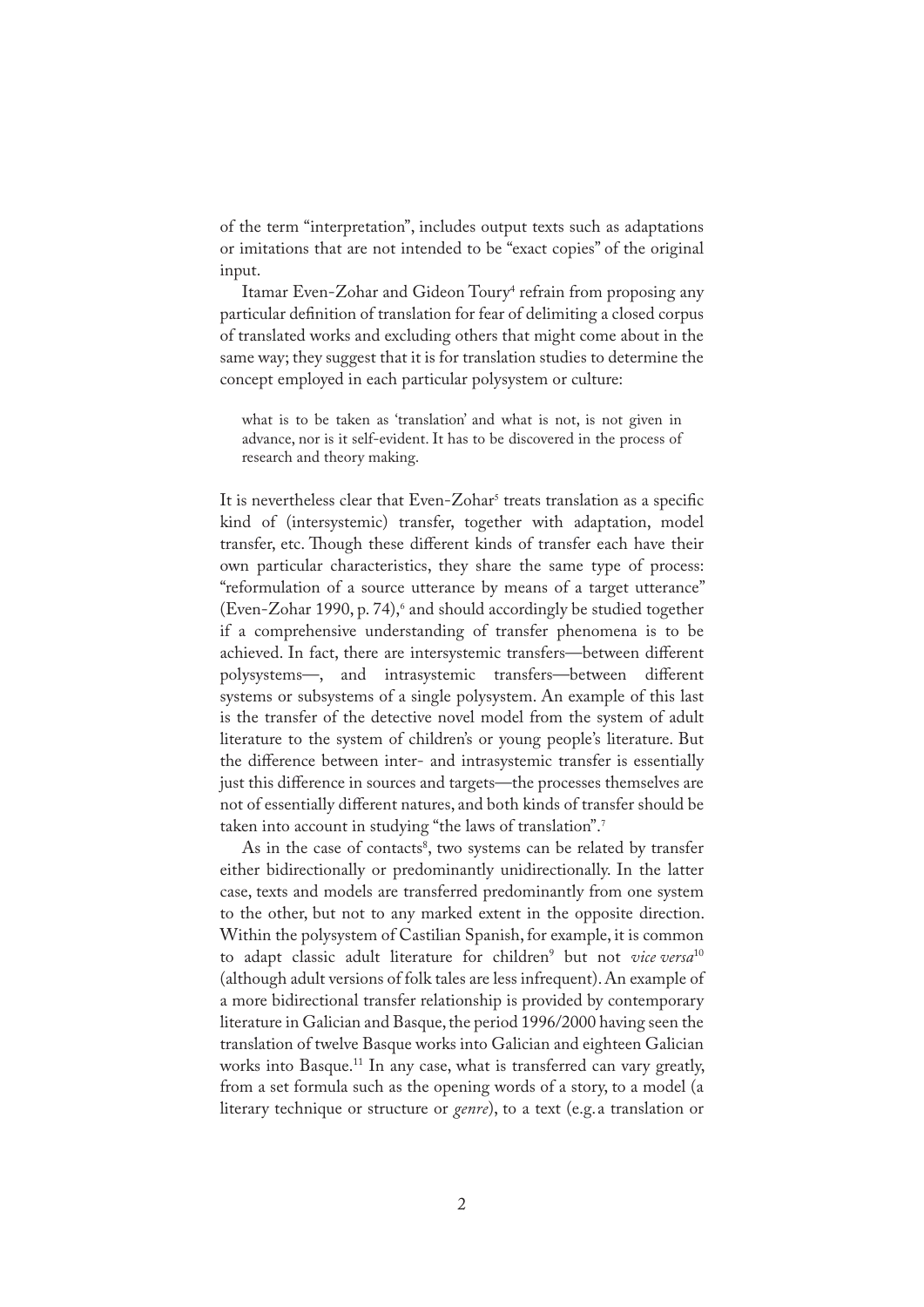adaptation for children), to a collection of texts such as an anthology. Translation is a specific kind of transfer in which recognizable extant text sequences belonging to one linguistic code are ported into a different linguistic code.

The objects of other kinds of transfer are not extant text sequences, but linguistic elements and models that can be freely employed by the transferrer. An example is James Joyce's use in *Ulysses*12 of the stream of consciousness: in borrowing this technique from Émile Dujardin<sup>13</sup>, Joyce transplanted a particular narrative model to a quite different literary context. The distinction between transfer of models and transfer of texts is nevertheless not hard and sharp: intermediate phenomena, such as imitation and parody, occupy a continuum that makes the application of any classi�cation of relative, orientational value rather than absolute value.

It is because of the underlying similarity of transfer processes that Even-Zohar  $(1990, p. 75)$  suggests that "there is no reason to confine translational relations only to actualized texts." However, although joint examination of translation and other transfer processes can certainly be useful for some purposes, it is not so clear that this is the case when what is of interest is not how texts have been produced (i.e.the process of translation or transfer), but the role they play in society or in a particular literary polysystem. For this latter purpose it is necessary to discover what each particular culture understands by "translation", what concept of translation is employed in each polysystem. In spite of similarities among the processes by which they are produced, a translation is not identified by most readers as being the same thing as an adaptation for children, an imitation, or the application of a narrative model taken from elsewhere. In contemporary Spanish culture, at least, these are different concepts, that work in different ways, constitute different systems, and are accordingly subject to different rules or conventions (which in turn affect the corresponding processes of translation or transfer). For example, whereas a translation is generally associated with the author of the original text rather than with the translator, a free adaptation or version $14$  is often associated principally, or even exclusively, with the adapter; a case in point is Cruz López's 2001 adaptation of Kipling's *The Jungle Book* as published by Cumio<sup>15</sup>, which not only appears in the ISBN catalogue without any reference to Kipling, but itself contains no reference to him. The production rules of translations and adaptations also differ: translators must follow the original rather closely if their output is to be accepted as a translation (at least if the language of origin is widely understood in the target culture),<sup>16</sup> while the adapters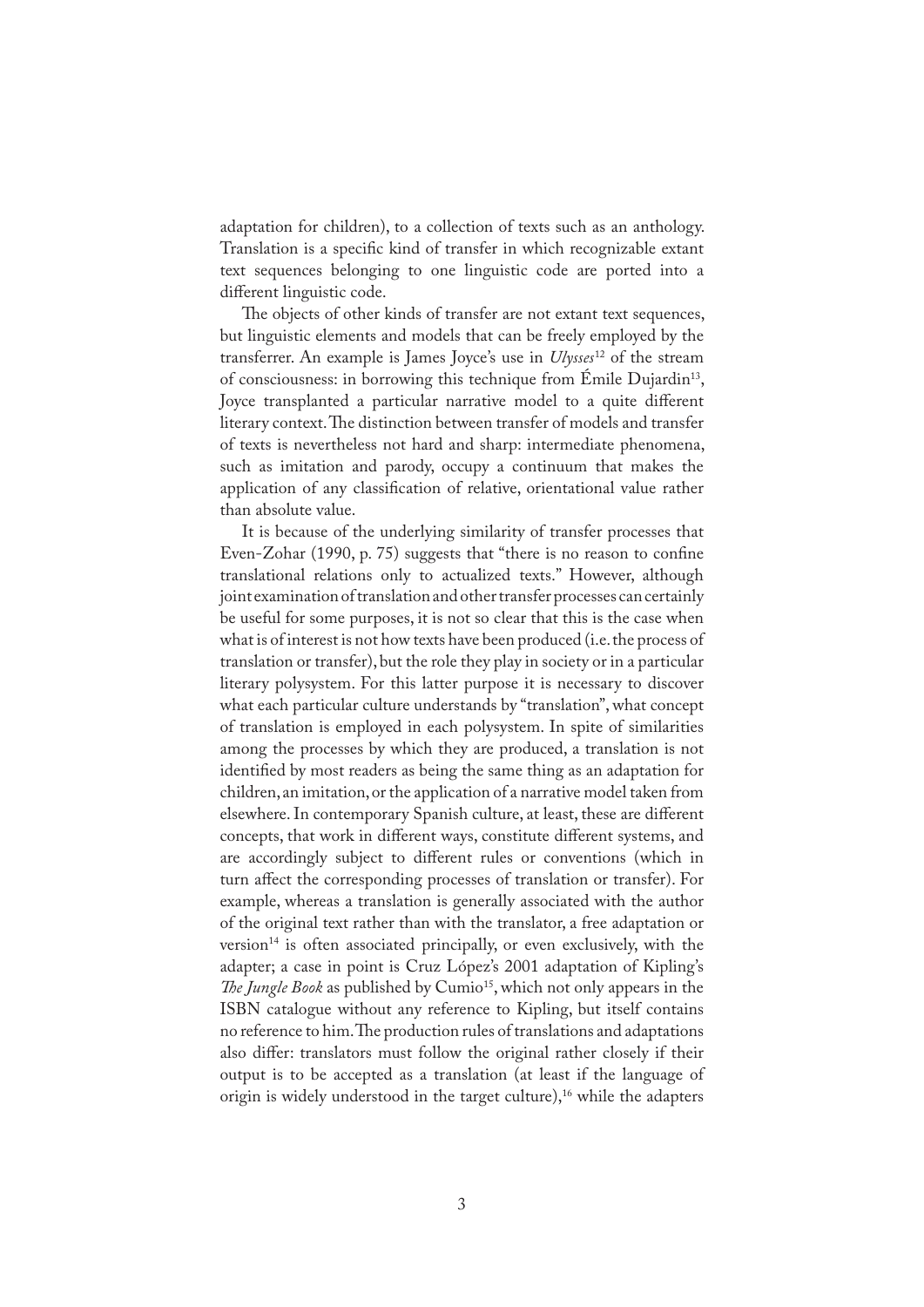of adult texts for children must comply with constraints proper to children's literature. To sum up, I believe "translation" should be used narrowly (though exactly how it is used will be culture-dependent), and "transfer" as a generic term.

That said, it is pertinent to examine more closely certain variants or possible aspects of translation, and certain kinds of literary output that involve both translation and other kinds of transfer*.* In the contemporary Hispanic world, whole texts, or parts thereof, that have been transferred from one language to another in keeping with the definition of the *International Encylopedia of Linguistics*, are generally treated as translations regardless of partial modifications; the basic criteria are that there existed an original created in a different language for a different system, and that this original was ported to the target system by an intermediary, the translator. Thus most translations are accompanied by the original title, the name of the original author, and the name of the translator<sup>17</sup> (which is why pseudo-translations also claim to derive from a foreign original). Since the reader is often unable to judge faithfulness to the original, a text may be treated as a translation even though it differ significantly from the original, e.g. in ideological or structural respects. In other cases, such as many translations of adult literature for children, a text is recognized and accepted as involving both translation and adaptation—an example is the 1986 version of Dickens' *Little Dorrit* by MªVictoria Rodoreda and Jaime Juez<sup>18</sup>, which combines narrative and comic. Partial adaptation is also relatively easy to recognize where two or more literatures coexist in a single territory (each with its market, agents and institutions, etc.), since this situation facilitates access to the original or to a different translation. And even when the extent of recognized differences from the original prevents a text from being regarded as a translation, it may nevertheless, by virtue of its known origins in a different polysystem, be classified as forming part of a system of literature that is of foreign origin or in�uence (for brevity, "foreign literature"): such is the case of many adaptations and imitations, although this kind of product may be treated as "home-grown" if attributed to the adapter. But all this does not prevent translation, as the porting of a recognizable text sequence from one linguistic code to another, from being distinguished from other forms of transfer that may occur within or between polysystems.

Contacts and interferences between cultures are jointly defined by Even-Zohar $19$  as follows:

Contacts can be defined as a relation(ship) between cultures, whereby a certain culture A (a source culture) may become a source of direct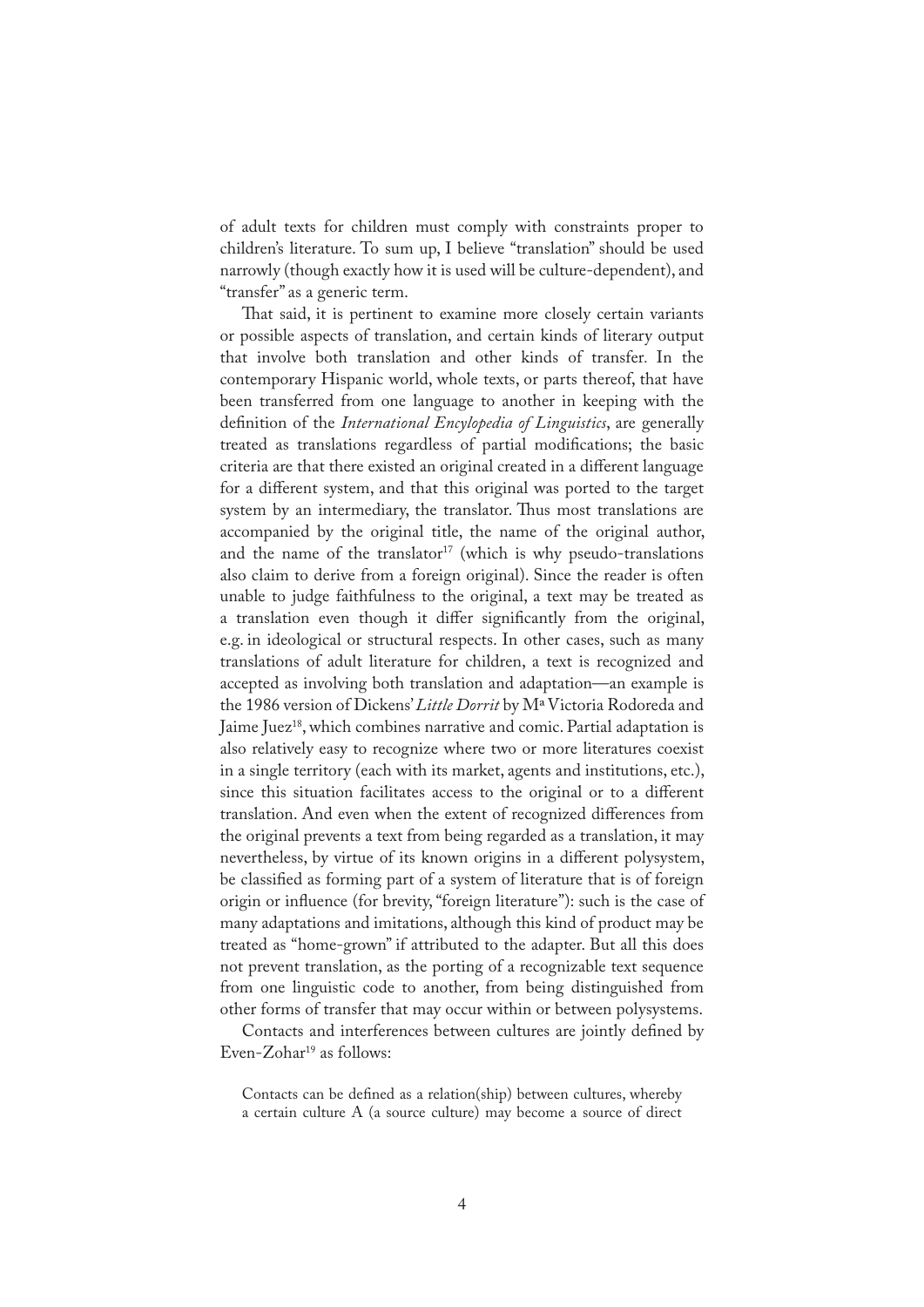or indirect transfer for another culture B (a target culture). Once this possibility is realized, interference can be said to have occurred.

Although this formula satisfactorily defines contact, it leaves much to be done by way of clarifying the relationships between interference on the one hand and translation or transfer on the other. Indeed, it appears to treat interference as an automatic consequence of transfer. Nevertheless, on the next page Even-Zohar corrects himself:

it is only when [imported] resources are domesticated by a culture to be locally produced that we are allowed to speak of interference. […] once the source is no longer needed for the making of the item-ofrepertoire in question, it is justified to regard the case as interference. Once interference has taken place, the question of source/origin is no longer relevant.

In an earlier essay, Even-Zohar distinguishes between direct and indirect literary interference, which respectively do not and do involve intermediaries (1990, p. 57). The only kind of mentioned intermediary is the translation, and it would indeed seem to exhaust the possibilities, together with interlinguistic adaptations and other kinds of "foreign literature". This is so because a text in the target language is to be counted as a product of the target literature or perceived as something "foreign" (although changed and appropriated). Therefore, new elements and models in a polysystem (interferences) are perceived in a different way when they are introduced directly from another literature (direct interference) and when they are introduced through their own "foreign literature" (indirect interference).

These two kinds of intereference are explained in 1990 in an article called "Laws of Literary Interference". When Even-Zohar reviews this article in order to apply the laws to every kind of cultural interferences, the concept of contact is brought here. According to his definition of interference and contact, contact may be direct or indirect, but not the interference. This one does not need any source to be produced, and so uses no intermediary. In particular cases, however, it is by no means always clear whether contact that has brought up an interference is direct or indirect. Certainly, when two cultures occupy the same territory and share many agents, institutions and markets, then contact in most spheres must surely be direct; and if it leads to interferences, these too will be mostly direct, even though there may also exist products, such as translations, that may mediate indirect interference. But what about situations such as that of former European colonies, considered as cultures that are now distinct from that of the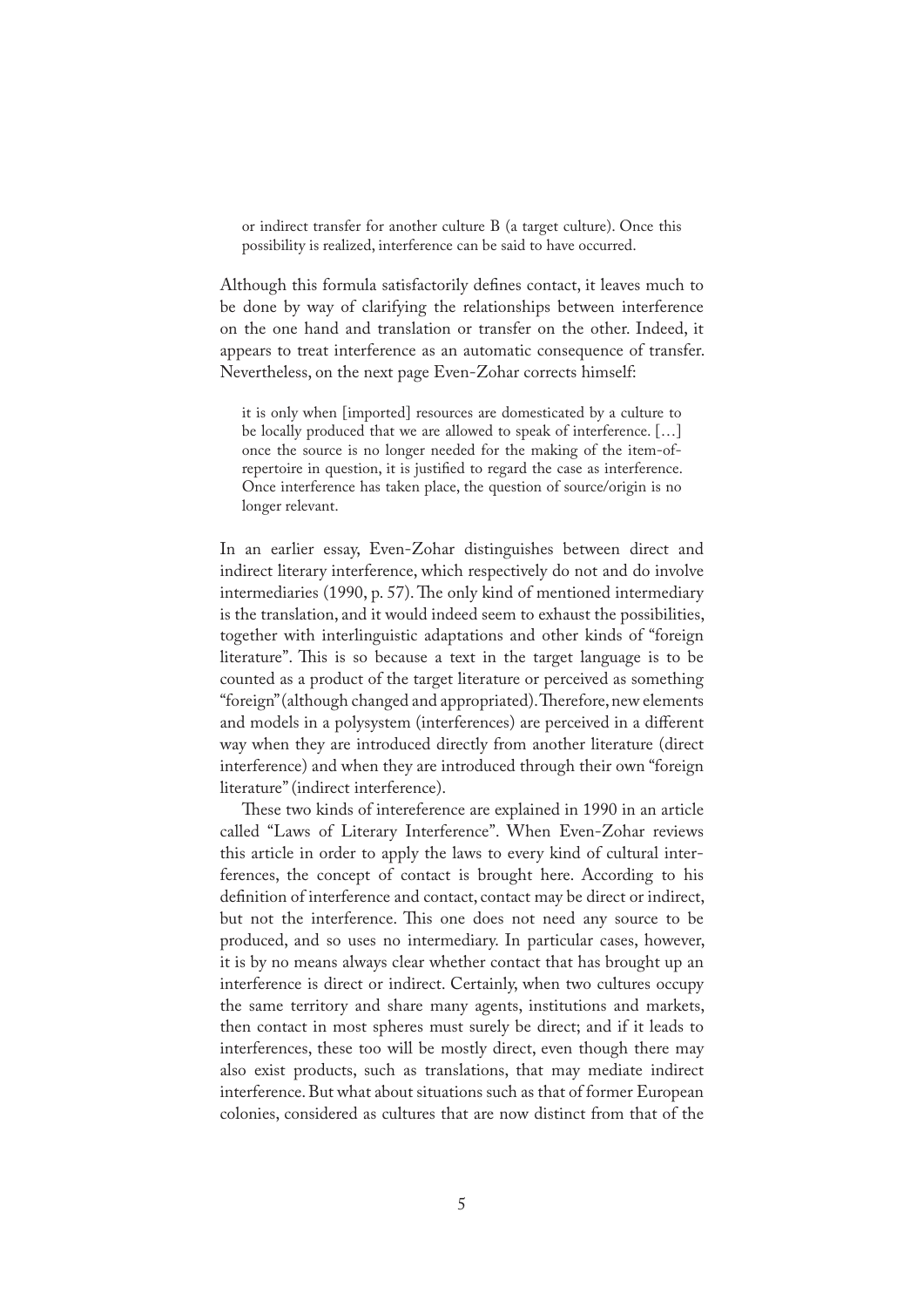former metropolis? In Canada, for example, are all the works of British and French authors to be counted as indispensable mediators of indirect contact? Are British and French immigrants who write in their native tongues intermediaries, or British and French publishing houses with branches in Canada? Should a British literary model introduced into French Canadian literature without prior translation be considered the result of indirect interference? The most meaningful distinction, and the one most easily made, would appear to be between interferences that are established via "foreign literature" (indirect interferences) and those that are not (direct interferences); whether the intermediates of indirect interferences were indispensable or not, i.e., whether the intercultural contact was direct or indirect, is a secondary question.

Toury<sup>20</sup>, who uses the term "convergence" for what Even-Zohar calls "interference", writes of an interim stage in which elements and models that have been introduced into a polysystem are still recognized as foreign to it: more specifically, at the linguistic level "deviant forms" and structures are recognized as characteristic of translated utterances." This formulation emphasizes the importance of acknowledgement of foreignness (by the average member of a polysystem, rather than just a few scholars), and thus of awareness of hybridization and the combination of traditions. It is unsurprising that Toury describes this interim stage as particularly common in weak polysystems, i.e. polysystems that both suffer an especially large number of interferences and need them to broaden their repertoires. Peripheral polysystems in particular are likely to exhibit interim interferences, since they tend to have low selfesteem and are the least reluctant to admire prestigious foreign models, introduce them into their own repertoire, and hybridize.

Summing up, direct interference, such as may result from direct contact between an expanding majority culture and a minority culture that occupies part of its territory, involves no translation or other form of "foreign literature" (a model may be transferred, and this transfer come to qualify as interference, without any need for translation). On the other side, indirect interference, whether the result of direct or indirect intercultural contact, does involve translation or the production of something similarly identi�able as foreign, such as an adaptation. Such intermediate entities domesticate the source text by adapting it to the target culture and/or, possibly, by making any novelties less shocking than they might have been in an autochthonous text. $21$ 

Just as not all interferences involve translation, not all translations lead to interference. The assertion by authors such as Toury<sup>22</sup> that all translations do involve interference, because there is always something in the source text that is transferred to the target system, simply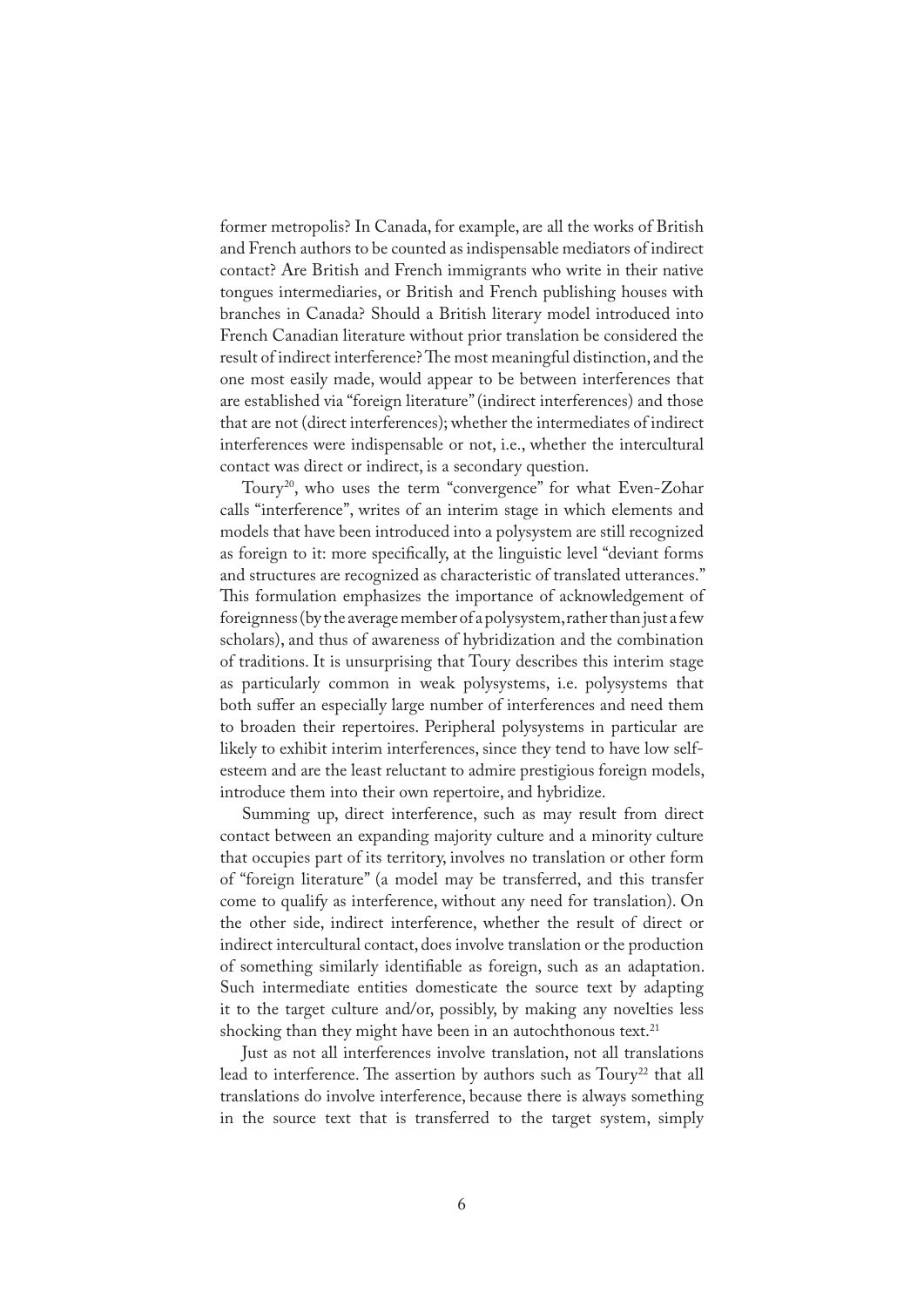displays a terminological difference from the nomenclature I am here supporting, "interference" being used for what is here called "transfer". Toury himself (1985, p. 8) acknowledges that not all transferred elements or models become productive in the target system, but may instead "remain isolated, non-influential occurrences." That a translation, adaptation or other piece of "foreign literature" (such as unrecognized translations) does not in itself constitute the result of interference is of course obvious, since the hallmark of interference is local production in the target system without the need of the original source, while "foreign literature" by definition requires a foreign source text for its production. But "foreign literature" does always transfer elements or models from the source system to the target system; it is when these elements or models are employed for the production of texts within the target system without direct use of the original source text and only then—that interference may be said to have occurred (Even-Zohar 2001). Thus the immediate source of a product of interference (strictly, of the �rst generation of products) is the translation or other piece of "foreign literature" that served as the vehicle for the introduction of the elements or models that constitute the interference; but not all translations do in fact thus serve as sources.

Consider, for example, a translation on the periphery of a polysystem, a little-read work that excites no desire to emulate it; though it may have imported from its source text some element that is novel for the target polysystem—all translations bring something new—it will not be adopted as a model and will accordingly mediate no interference between the source and target polysystems. By contrast, translations that attain a central position because of their well-publicized introduction of innovations that attract the interest of relevant circles will inspire the use of these innovations in other target system texts. A case in point is the children's adventure story (exemplified by some of Enid Blyton's series), many of which were translated into Castilian with great success and popularity in the 1960s<sup>23</sup>: this *genre* was promptly reproduced by Spanish authors such as Carmen de Rafael Marés ("Carmen Kurtz"), Montserrat del Amo or Mariano Hispano using the translations as models<sup>24</sup>, and these Spanish stories can themselves now serve as models for works that confirm the occurrence of interference.

As the mediators of indirect transfer, translations partake of both source and target polysystems (and certify the existence of contact between the two). They function within their target culture (where they are also generally produced), but require for their existence a source text that belongs to a source culture—indeed, even pseudo-translations, which have no definite source text, are generally inspired by models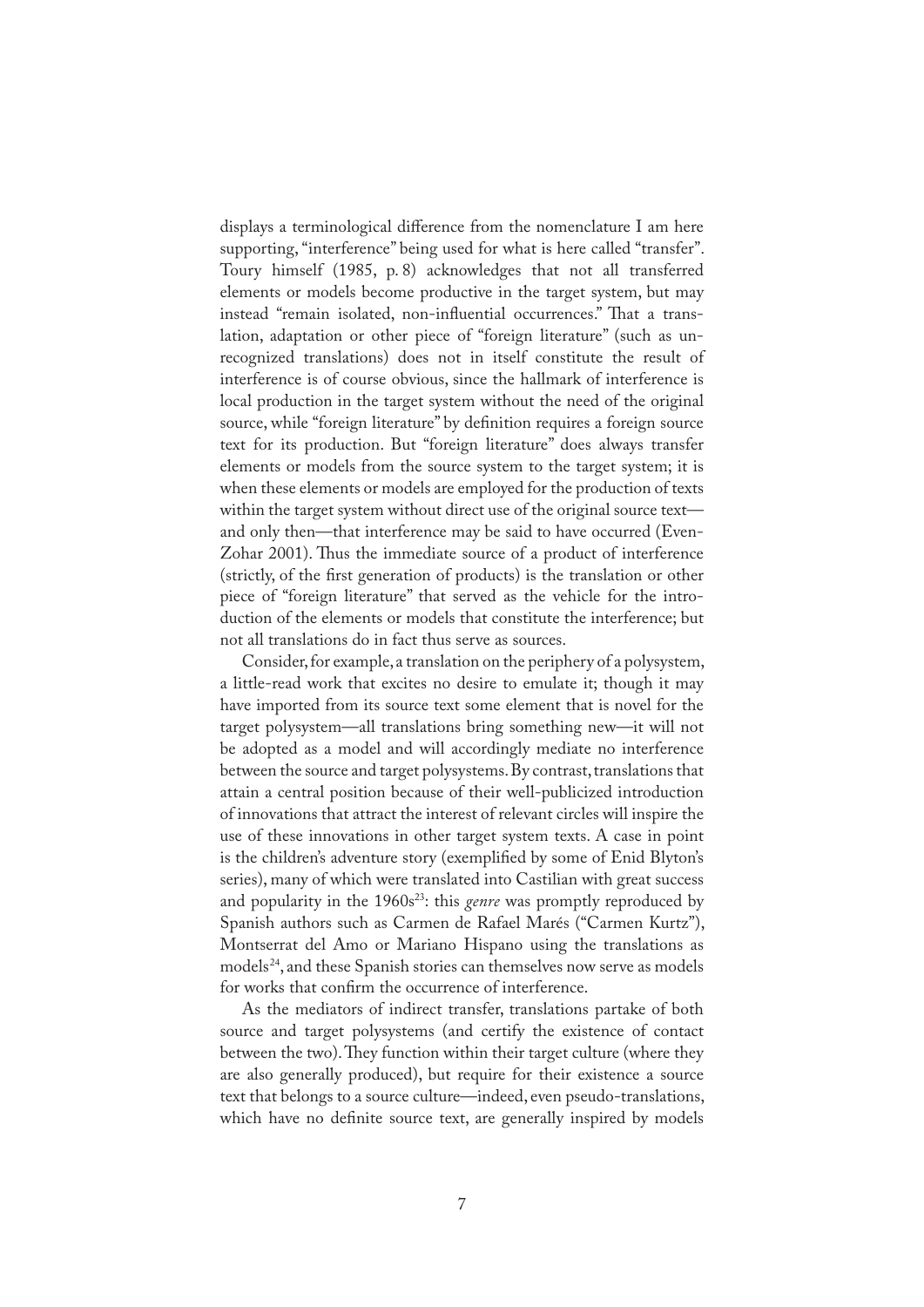belonging to a foreign culture. Because of the overtness of its foreign source, a translation cannot constitute evidence of interference, and neither can it by itself guarantee that it will give rise to interference, i.e. that any of its elements or models will take root in the target system; but it can nevertheless, through the translation strategy it employs, strongly influence whether such interference occurs. Broadly, innovation and interference are favoured by translations that keep close to the original ("translation adequacy"), and are disfavoured by translations that are more conventional ("acceptable") *vis-à-vis* the target system.

## *In conclusion:*

• Transfer is the porting of elements, models or text sequences from one literature to another (or to another sector of the same literature);

• Translation is a specific type of transfer, the porting of text sequences from one language to another;

• Interference between one literature and another can be said to have occurred when elements or models transferred from one to the other begin to be used in the latter without reference to their origin in the former, and the transplanted elements or models so used may be termed interferences;

• Contacts between two literatures are simply the relationships that make the transfer of elements, models or text sequences possible.

I believe that adherence to these de�nitions in future studies would help avoid a considerable amount of the sort of confusion that has often surrounded the use of these terms hitherto. The proposed definitions naturally do not by themselves rule out the existence of borderline cases in which the most appropriate term is not obvious; but the very existence of such cases is a sign of the need for further research to clarify their situation.

## Notes

<sup>1</sup>This work was supported by the Spanish Ministry of Education and Science and the European Regional Development Fund under project HUM2007-62467, "Towards a theory of the comparative history of literature from an Iberian viewpoint". It has been translated from Spanish language by Ian-Charles Coleman.

2 William Bright (ed.), *International Encyclopedia of Linguistics*, New York 1992, p 281.

3 Roman Jakobson, "On Linguistic Aspects of Translation", in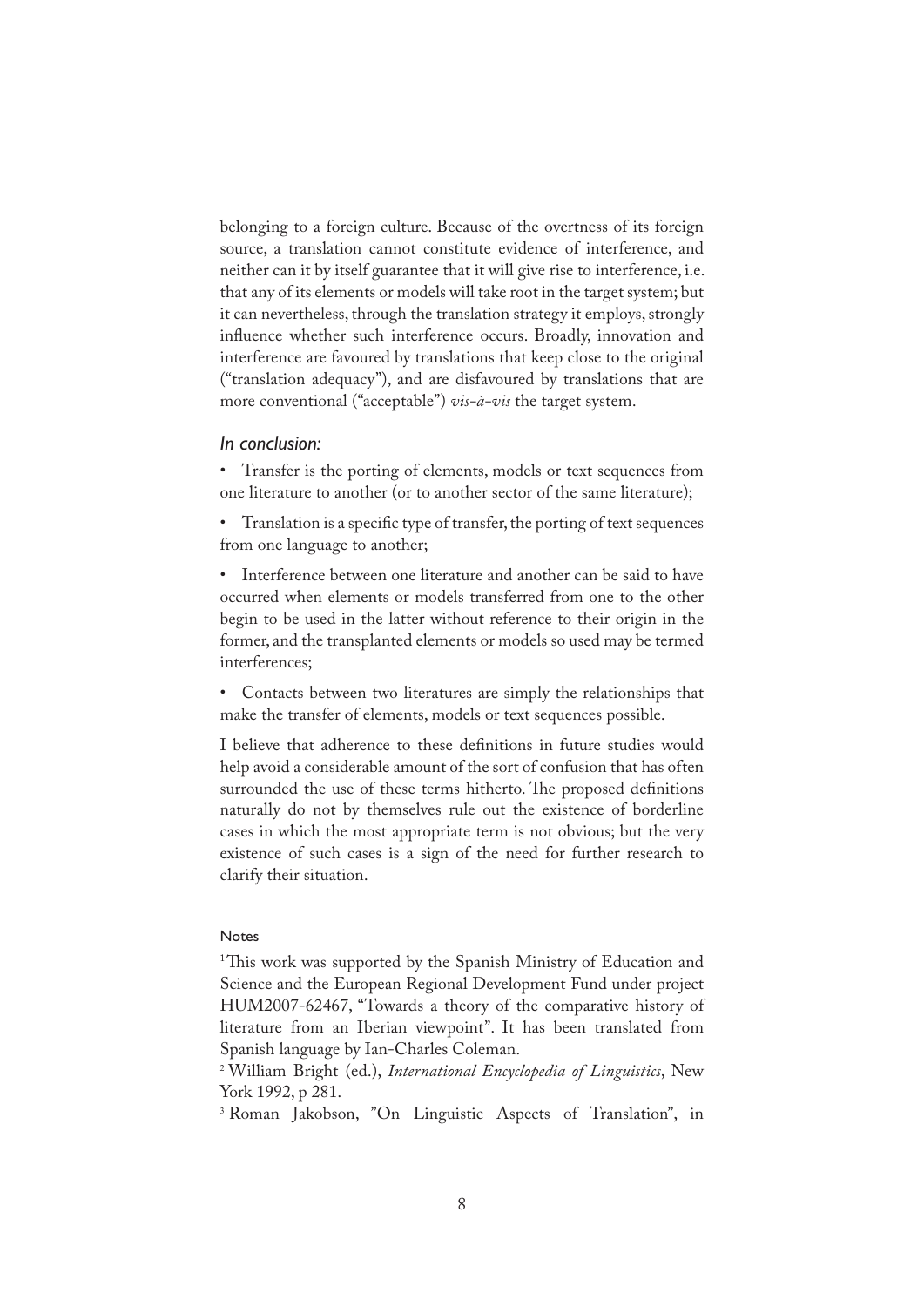K. Pomorska and S. Rudy (eds.), *Language in Literature*, Cambridge (Massachusetts) 1987, p 429.

<sup>4</sup> Itamar Even-Zohar and Gideon Toury, "Translation Theory Today. A Call for Transfer Theory", in *Poetics Today* 1981:2(4), p viii.

5 Itamar Even-Zohar, *Polysystem Studies*, in *Poetics Today* 1990:11(1), p 74.

6 Even-Zohar actually uses this expression to describe an accepted characteristic of the process of translation, but he does so only to point out that many products of reformulation are not conventionally regarded as translations, but as adaptations, imitations, etc.

 $\%$  Because of this, they cannot be used to distinguish different polysystems as suggested by: José Lambert, "Les relations littéraires internationales comme problème de réception", in *Oeuvres et Critiques* 1986:11(2), p 177.

8 Itamar Even-Zohar, "Universals of Literary Contacts", in F. Coppieters and D. Goyvaerts (eds.), *Functional Studies in Languages and Literature*, Ghent 1978, p 6/7.

9 Examples include the following adaptations: Miguel de Cervantes, *El ingenioso hidalgo don Quijote de la Mancha*, Alfonso G. Valcárcel (ill.), Tomás Borras (adap.), Madrid 1959; Miguel de Cervantes, *La Gitanilla. El amante liberal*, María L. Morales (adap.), 2nd ed. Barcelona 1914; Javier Fernández (adap.), El Cid, Izquierdo (ill.), Barcelona 1961; María I. Molina (adap.), *Vida del Lazarillo de Tormes*, Julio Montañés (ill.), [Madrid] 1974.

<sup>10</sup> An exception is "La princesa de los muñecos: Novela corta filmada", adapted for adults in: Antoniorrobles, *El archipiélago de la muñequería (novela en colores)*, Madrid 1924.

<sup>11</sup> Data from: UNESCO, Index Translationum*,* <http://databases. unesco.org/xtrans/xtra-form.shtml> [Visit: 20 Apr. 2010].

<sup>12</sup> James Joyce, *Ulysses*, París 1922.

<sup>13</sup> Émile Dujardin, *Les lauriers sont coupés*, París 1887.

14 Here I use the terms "adaptation" and "version" in the sense of: Blanca-Ana Roig and Mónica Domínguez, "Glosario", in B.A. Roig (coord.), *Hans Christian Andersen, Jules Verne e* El Quijote *na literatura infantil e xuvenil do marco ibérico*, Vigo 2005.

<sup>15</sup> Rudyard Kipling, *O libro da selva*, Carlos Busquets (ill.), Cruz López (adap.), Vigo 2001.

<sup>16</sup> In this situation, any liberties the translator may take may be discovered by those who understand the source language (André Lefevere, "Translation: Its Genealogy in the West", in S. Bassnett and A. Lefevere (eds.), *Translation, History and Culture,* London/New York 1990, p 17).